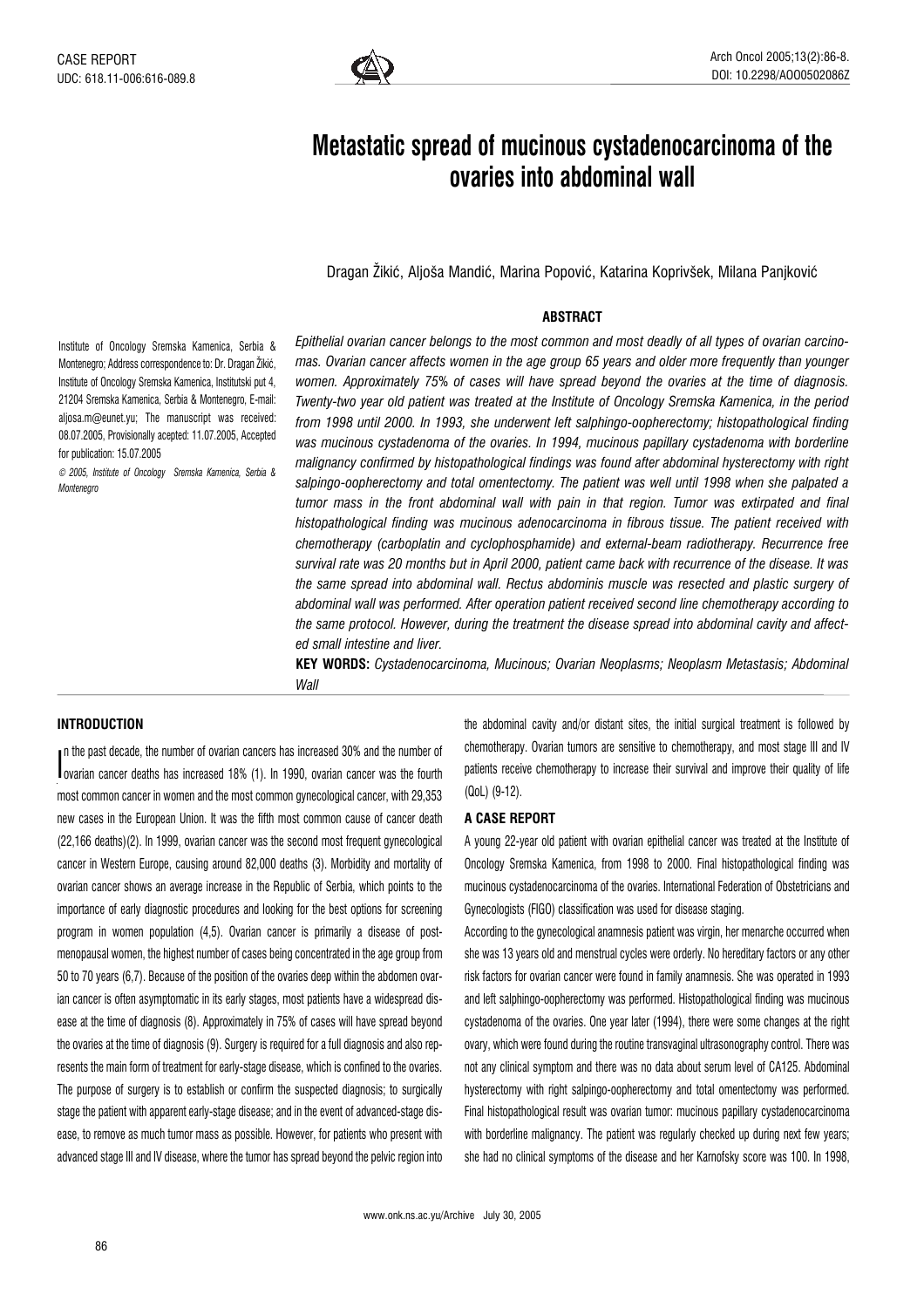she palpated a tumor mass in the front abdominal wall with pain in that region. The whole tumor node was extirpated and final histopathological finding was mucinous adenocarcinoma in fibrous tissue. Cytological examination of the lavage of the abdominal cavity was without malignancy.

The patient received four cycles of chemotherapy according to the protocol: carboplatin (300mg/m2) and cyclophosphamide (600mg/m2) every three weeks. Side effects were controlled for hemopoietic system and function of liver and kidneys one week after therapy application and one week before next cycle of chemotherapy. During the first two cycles, she received external-beam radiotherapy, 30 Gy in 30 daily fractions. After six cycles of chemotherapy and radiotherapy patient felt well and had no clinical symptoms. Recurrence free survival rate was 20 months.

In April 2000, the patient came to the Institute complaining with pain and pressure in right side of the front abdominal wall and tumor, which was painful during clinical exam. Nuclear magnetic resonance was performed which confirmed tumor infiltration in the abdominal wall (Figure 1.2).



Figure 1. Transverse T2W spin echo image demonstrates heterogeneous, high signal intensity mass in the right rectus abdominis muscle, without distinctive borders to the surrounding structures of the anterior abdominal wall. There is no evidence of peritoneal based metastases



Figure 2. Transverse T1W spin echo image reveals only an enlargement of the rectus abdominis on the right side. The conspicuity of the tumor is reduced, due to the similar signal characteristics of both the tumor and adjacent muscle

Musculus rectus abdomini was resected and plastic surgery of abdominal wall was performed. There was no ascites and during operation two metastatic nodes less than 3 mm in diameter were found in small intestine. Material from the scarring tissue, serosal surface of the small intestine, part of the striate muscle, and the other structures of the anterior abdominal wall were sent for pathology examination. On the microscopic examination a tissue of adenocarcinoma was found in the structures of the anterior wall: fibrous, adipose tissue and striate muscle, as well as on the serosal surface and the wall of the small intestine without extending through the mucosa. Tumor tissue was composed of well-differentiated glandular structures with the small production of the mucin and the areas of necrosis. The patient was indicated for second-line chemotherapy with carboplatin (300mg/m2) and cyclophosphamide (600mg/m2), six series, every three weeks. During the cycle 5, the patient experienced abdominal pain, obstipation, lost of appetite, fatigue, and anemia. Computer tomography was performed which showed widespread metastases in small intestine and liver.

The cycle 6 of chemotherapy was not administered and the patient received symptomatic therapy. She died in December 2000.

#### **DISCUSSION**

Ovarian cancer is one of the biggest problems in gynecologic oncology. Because of difficult to diagnose at an early stage most are diagnosed at an advanced stage. Early detection requires a reliable screening test. An optimal screening test has high sensitivity, specificity, and patient acceptance, and is easy to perform. The three screening techniques available at this time (pelvic examination, CA-125 level, and vaginal ultrasound) do not actually diagnose ovarian cancer but only suggest its presence.

As with many cancers, advancing age is the most significant risk factor for the development of ovarian cancer. Marchetti M et al. showed in that of 545 patients with epithelial ovarian cancer 49 were under 35 year old and mostly histopathological findings in that group of patients was borderline tumor and ovarian cancer in early-stage of the disease that increased 5-year survival rate. This showed that advancing age could be, besides as risk factor, important prognostic factor (13).

Pelvic masses found in women of reproductive and postmenopausal age must be evaluated preoperatively to determine the probability of malignancy. A pelvic mass in a woman of reproductive age may be a functional cyst, particularly if the mass is cystic, less than 6 to 8 centimeters in diameter, unilateral, and mobile. If all of these criteria are present, it is appropriate to reexamine the patient in four to six weeks. If the mass persists or has grown, exploratory laparotomy or laparoscopy is indicated. A woman with a solid or partially cystic mass, ascites, and/or an elevated CA-125 level should be operated on by a gynecologic oncologist or by a surgical team with the necessary skills to surgically stage or debulk the disease. All surgeons who attend women with suspected ovarian malignancy must understand importance of performing appropriate surgical staging and debulking of ovarian cancer. Ovarian cancer is a surgically staged disease. In apparent early-stage disease, complete surgical staging is critical for the selection of adjunctive therapy. In advancedstage disease, the goal is primary cytoreduction (14).

A literature review showed that patients with optimal cytoreduction had median survival of 39 months compared with survival of only 17 months in patients with suboptimal surgery (15). However, results of a retrospective analysis of 349 patients with postoperative residual masses less than or equal to 1 centimeter suggest that patients who present with largevolume disease and achieve small-volume disease by surgical debulking have poorer outcomes than similar patients who present with small-volume disease (16). Standard postoperative therapy for advanced-stage ovarian cancer includes platinum-based chemotherapy with the substitution of paclitaxel for cyclophosphamide (12,17,18).

Ovarian cancer usually spreads via local spreading into the peritoneal cavity followed by attachment to the peritoneum, and via local invasion into the bowel and bladder. This kind of tumor rarely spreads out of abdominal cavity; in our case the main localization of metastatic spread was in abdominal wall for two times before tumor spread into the liver. The incidence of positive nodes at primary surgery has been reported as high as 24% in patients with stage I disease, 50% in patient with stage II disease, 74% in patients with stage III disease, and 73% in patients with stage IV disease (19).